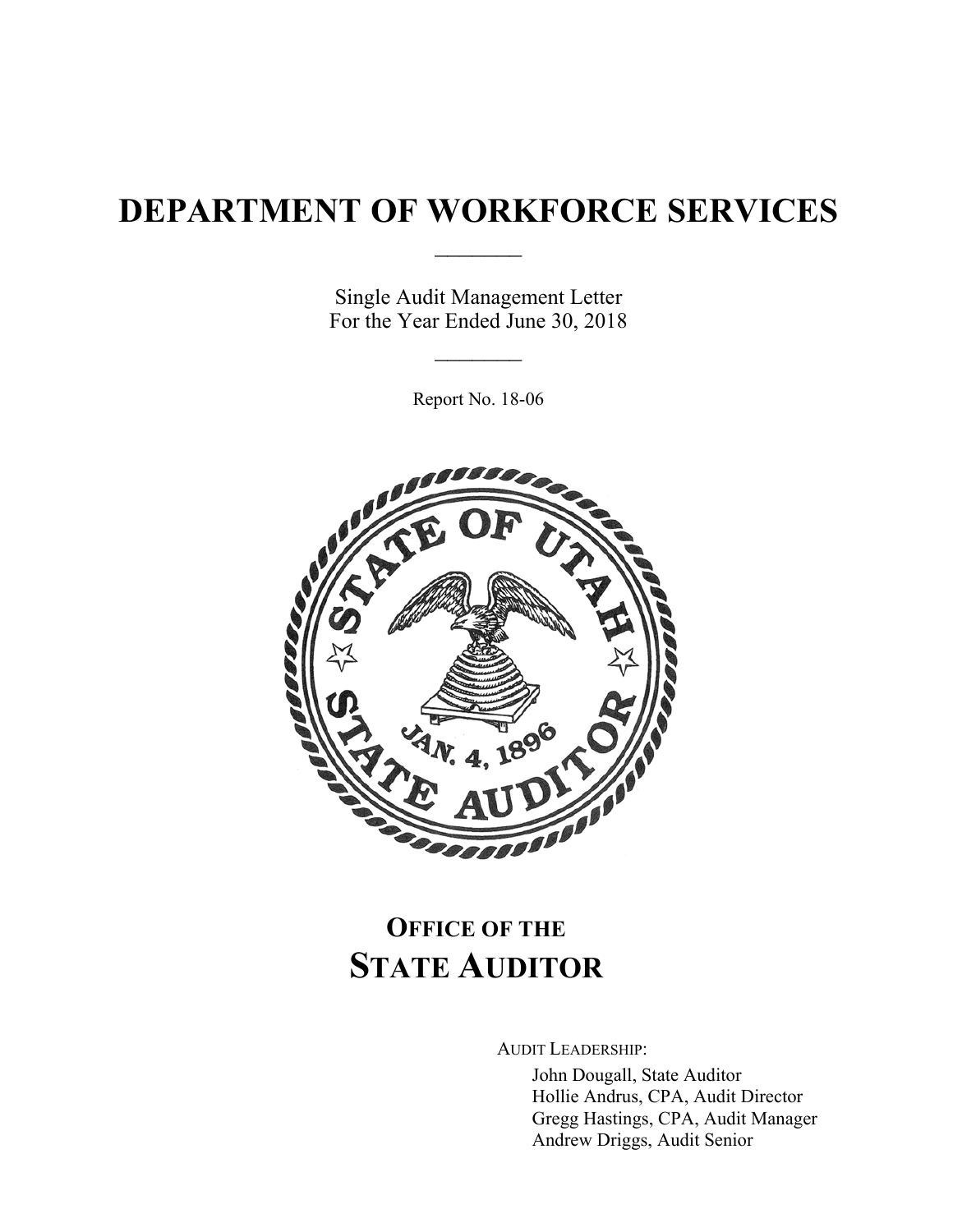# **DEPARTMENT OF WORKFORCE SERVICES**

**Single Audit Management Letter**  FOR THE YEAR ENDED JUNE 30, 2018

# TABLE OF CONTENTS

Page **Page** 

| <b>SINGLE AUDIT MANAGEMENT LETTER</b> |                                                                         |                 |                        |   |
|---------------------------------------|-------------------------------------------------------------------------|-----------------|------------------------|---|
|                                       | <b>FINDINGS AND RECOMMENDATIONS:</b>                                    | Federal Program | Type/<br>Applicability |   |
|                                       | Inadequate Internal Controls Over CCDF Eligibility                      | <b>CCDF</b>     | MW-f: RN-f             |   |
|                                       | Inadequate Internal Controls Over TANF Child Support<br>Non-cooperation | <b>TANF</b>     | $SD-f: RN-f$           |   |
| 3.                                    | Inadequate Internal Controls Over Reporting                             | <b>TANF</b>     | $SD-f: RN-f$           | 6 |
| 4.                                    | <b>Cost Allocation Implementation Errors</b>                            | Various         | $SD-f$ ; RN- $f$       |   |
|                                       | Inadequate Internal Controls Over TANF Earmarking                       | TANF            |                        | Q |

| <b>Finding Type:</b> |                                            | Applicable To:  |
|----------------------|--------------------------------------------|-----------------|
| MW.                  | Material Internal Control Weakness         | Federal Program |
| SD.                  | Significant Deficiency of Internal Control |                 |
| <b>RN</b>            | Reportable Noncompliance or Illegal Acts   |                 |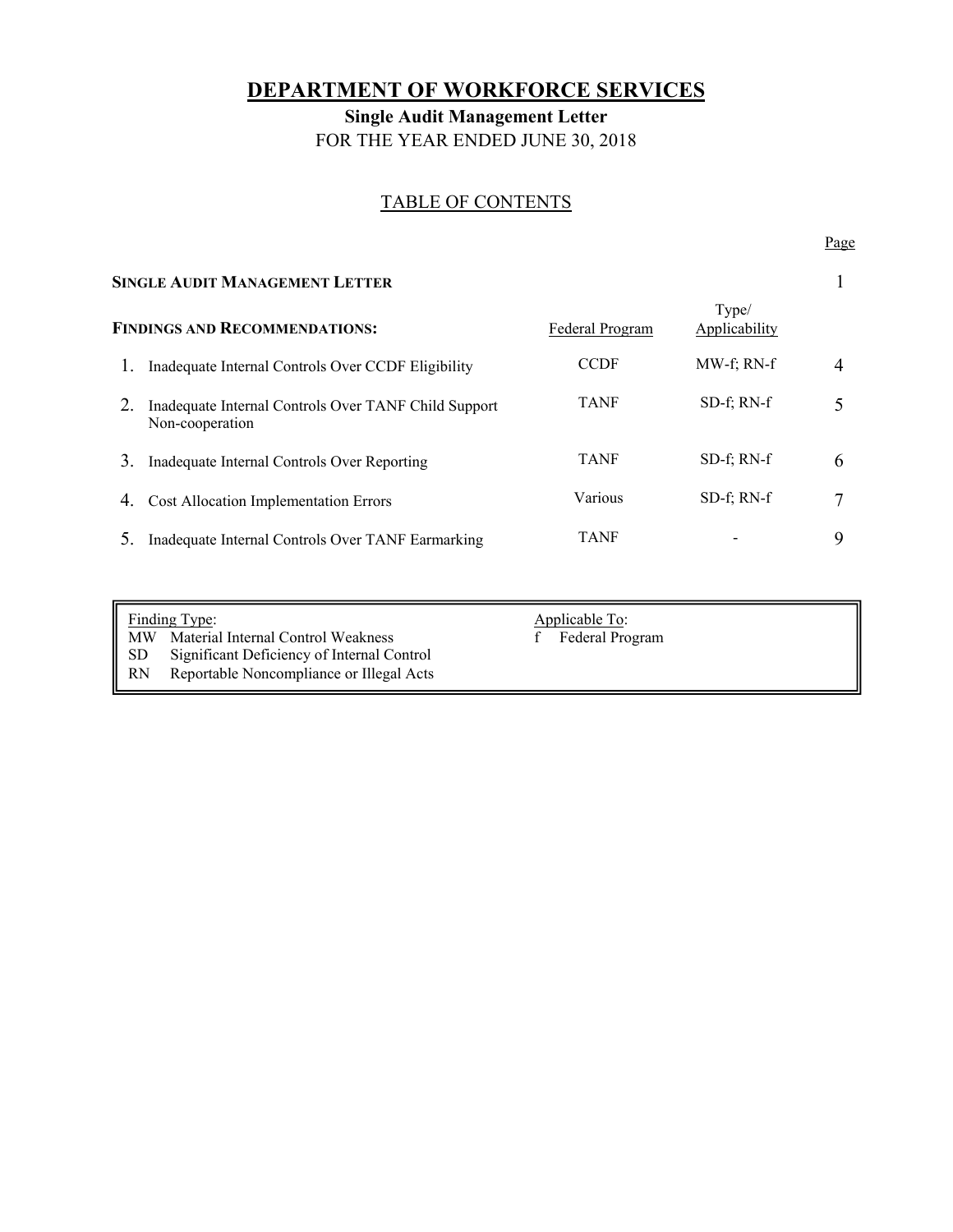

**OFFICE OF THE STATE AUDITOR**

# **SINGLE AUDIT MANAGEMENT LETTER NO. 18-06**

November 19, 2018

Mr. Jon Pierpont, Executive Director Department of Workforce Services 140 East 300 South SLC, Utah 84111-0000

Dear Mr. Pierpont:

This management letter is issued as a result of the Department of Workforce Services' (DWS) portion of the statewide single audit for the year ended June 30, 2018. Our final report on compliance and internal control over compliance issued to meet the reporting requirements of Title 2 U.S. *Code of Federal Regulations* (CFR) Part 200, *Uniform Administrative Requirements, Cost Principles, and Audit Requirements for Federal Awards* (Uniform Guidance) is issued under separate cover. We tested the following federal programs at DWS:

- CCDF (Child Care) Cluster (CCDF)
- Temporary Assistance for Needy Families (TANF)

In planning and performing our compliance audit of the programs listed above, we considered DWS's compliance with the applicable types of compliance requirements as described in the *OMB Compliance Supplement* for the year ended June 30, 2018. We also considered DWS's internal control over compliance with the types of requirements described above that could have a direct and material effect on the programs tested in order to determine the auditing procedures that were appropriate in the circumstances for the purpose of expressing an opinion on compliance and to test and report on internal control over compliance in accordance with the Uniform Guidance, but not for the purpose of expressing an opinion on the effectiveness of internal control over compliance. Accordingly, we do not express an opinion on the effectiveness of DWS's internal control over compliance.

Our consideration of internal control over compliance was for the limited purposes described in the second paragraph and would not necessarily identify all deficiencies in DWS's internal control that might be material weaknesses or significant deficiencies as defined in the following paragraphs. However, as discussed subsequently, based on the audit procedures performed, we identified certain deficiencies in internal control over compliance that we consider to be material weaknesses or significant deficiencies to the CCDF and TANF programs.

A *deficiency in internal control over compliance* exists when the design or operation of a control over compliance does not allow management or employees, in the normal course of performing their assigned functions, to prevent or to detect and correct on a timely basis noncompliance with a type of compliance requirement of a federal program. A *material weakness in internal control over*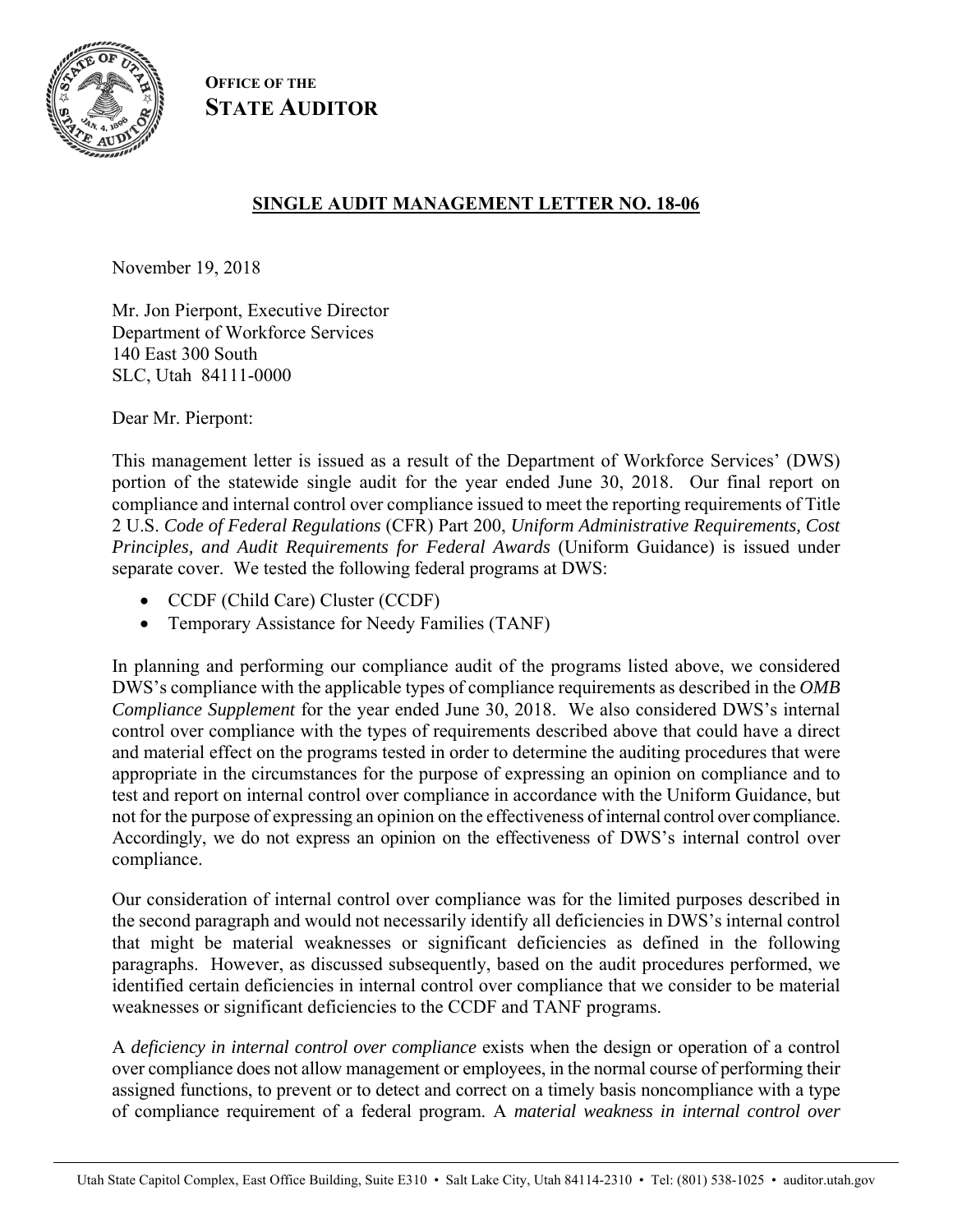*compliance* is a deficiency, or a combination of deficiencies, in internal control over compliance, such that there is a reasonable possibility that material noncompliance with a type of compliance requirement of a federal program will not be prevented, or detected and corrected on a timely basis. We consider the deficiency in internal control over compliance presented in the accompanying schedule of findings and recommendations as Finding 1 to be a material weakness.

A *significant deficiency in internal control over compliance* is a deficiency, or a combination of deficiencies, in internal control over compliance with a type of compliance requirement of a federal program that is less severe than a material weakness in internal control over compliance, yet important enough to merit attention by those charged with governance. We consider the deficiencies in internal control over compliance presented in the accompanying schedule of findings and recommendations as Findings 2, 3, and 4 to be significant deficiencies.

During our audit, we also became aware of a deficiency in internal control other than significant deficiencies or material weaknesses that is an opportunity to strengthen internal controls and operating efficiencies. This other finding is also included in the accompanying schedule of findings and recommendations.

DWS's written responses to and Corrective Action Plans for the findings identified in our audit were not subjected to the audit procedures applied in our audit and, accordingly, we express no opinion on them.

The purpose of this communication is solely to describe the scope of our testing of internal control over compliance and the results of that testing. Accordingly, this communication is not suitable for any other purpose.

We appreciate the courtesy and assistance extended to us by the personnel of DWS during the course of our audit, and we look forward to a continuing professional relationship. If you have any questions, please contact me.

Sincerely,

Hellie Andrus

Hollie Andrus, CPA Audit Director 801-808-0467 handrus@utah.gov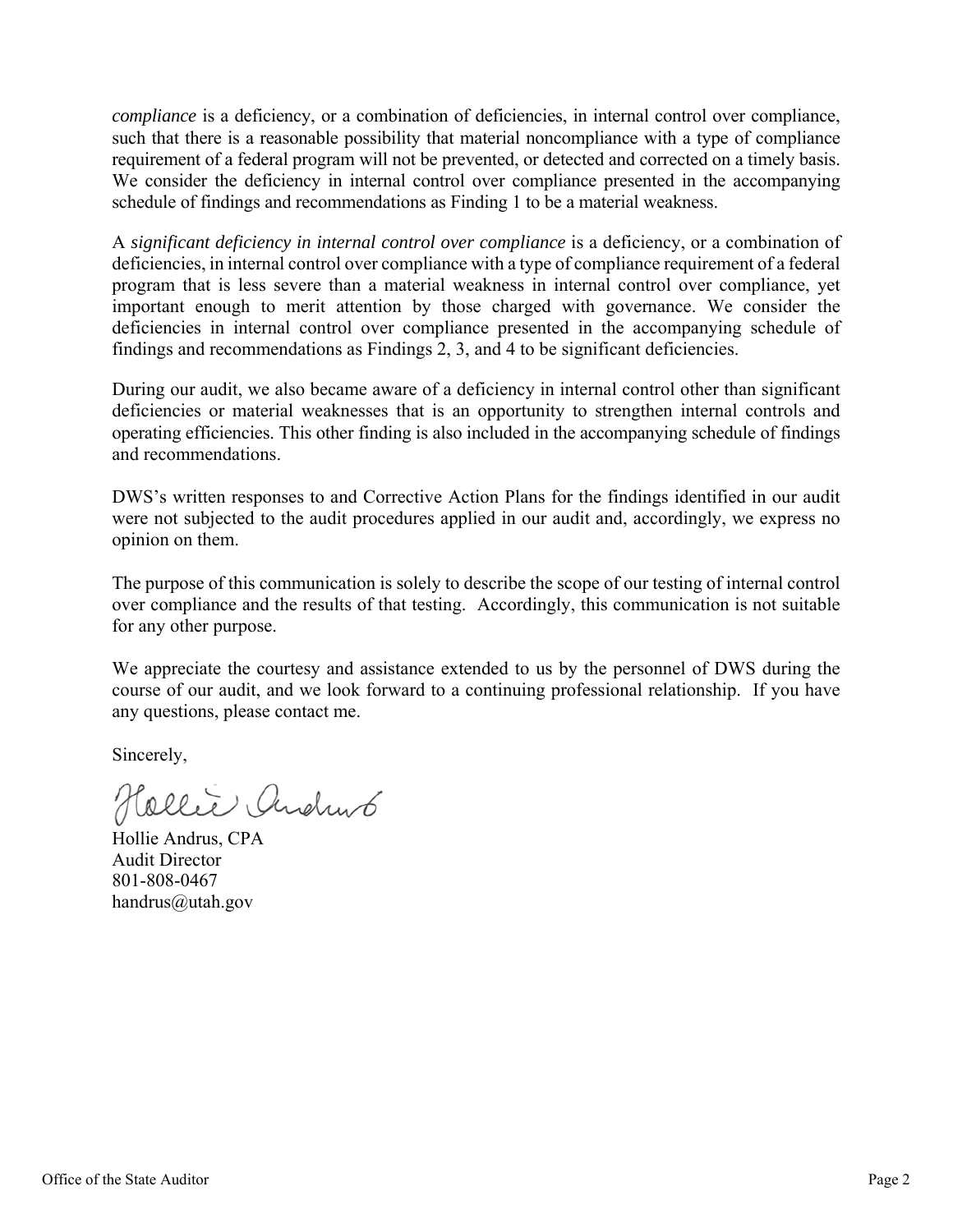### COPIES SENT TO:

Casey Cameron, Deputy Director, Department of Workforce Services Greg Paras, Deputy Director, Department of Workforce Services Nate McDonald, Assistant Deputy Director, Department of Workforce Services Nathan Harrison, Director, Administrative Support Division Tracy Gruber, Director, Office of Child Care Stephen Lisonbee, Director, Workforce Development Division Elizabeth Carver, Director, Workforce Development Division Sisifo Taatiti, Assistant Director, Program and Training, Workforce Development Division Dale Ownby, Director, Eligibility Services Division Van Christensen, Director, Internal Audit Muris Prses, Assistant Director, Eligibility Services Division Debi Carty, Financial Manager, Administrative Support Division Steven Nelson, Accounting Manager, Administrative Support Division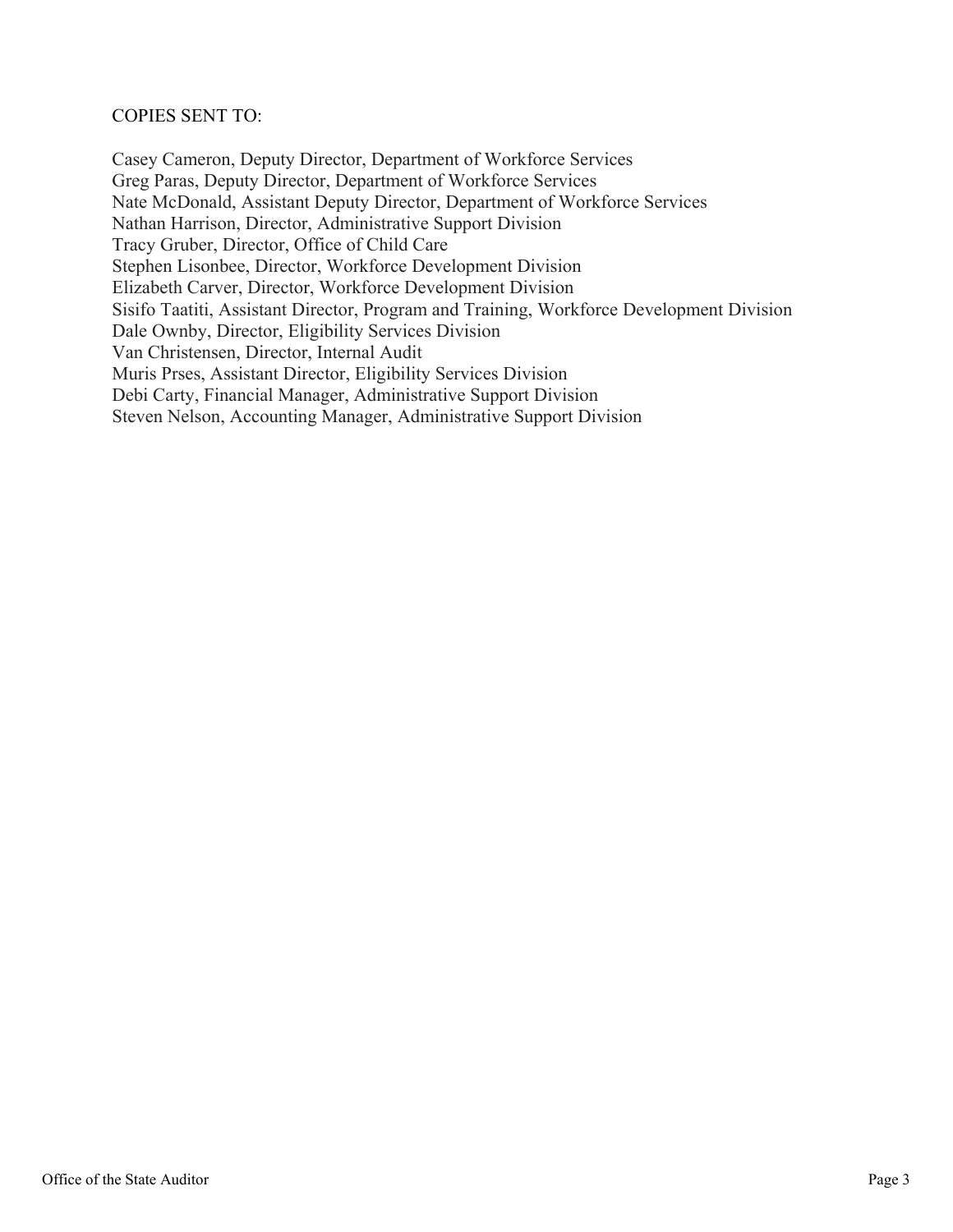# **FINDINGS AND RECOMMENDATIONS**

# **1. INADEQUATE INTERNAL CONTROLS OVER CCDF ELIGIBILITY**

Federal Agency: **Department of Health and Human Services**  CFDA Numbers and Titles: **93.575 Child Care and Development Block Grant 93.596 Child Care Mandatory and Matching Funds of the Child Care and Development Fund**  Federal Award Numbers: **G1501UTCCDF, G1601UTCCDF, G1701UTCCDF, G1801UTCCDF**  Questioned Costs: **\$8,723**

Pass-through Entity: N/A Prior Year Single Audit Report Finding Number: N/A

We tested DWS case files for 60 households receiving Child Care benefit payments and noted errors related to 3 of the 60 cases (5.00% error rate). The sampled expenditures totaled \$49,137 and were taken from a total population of \$67,176,963. We have questioned costs of \$8,723 described in the weaknesses noted below:

- a. For two cases, the caseworkers re-established eligibility without having the customers complete an annual case review. As a result, benefits were paid to these customers for a period of time in which eligibility had not been properly determined. We have questioned the \$930 related to one sample item and the additional costs paid on behalf of this customer while ineligible during the fiscal year, totaling an additional \$5,512. We have also questioned the payment of \$2,281 to the second customer for the time period in which eligibility had not been determined.
- b. For one case, the caseworker re-established eligibility for a period greater than 12 months. This could have resulted in benefits being paid to the customer outside of the allowed eligibility period. Since this error would have affected future payments, we have not questioned any costs associated with this case.

According to 42 USC  $9858(c)(2)(N)$  and DWS Policy 730 & 735, DWS is required to re-determine eligibility every 12 months through a case review. These errors occurred because the caseworkers misinterpreted the information in eRep and re-established eligibility without the proper case reviews. Failure to re-determine eligibility every 12 months using a case review can result in inappropriate child care benefit payments and noncompliance with grant agreements.

# **Recommendation:**

# **We recommend DWS use proper case reviews to re-establish eligibility every 12 months.**

# *DWS's Response:*

*We agree with the first and third errors noted in the finding. We agree, in part, with the second error; however, we do not believe the error resulted in costs of \$2,281 that should be disallowed.*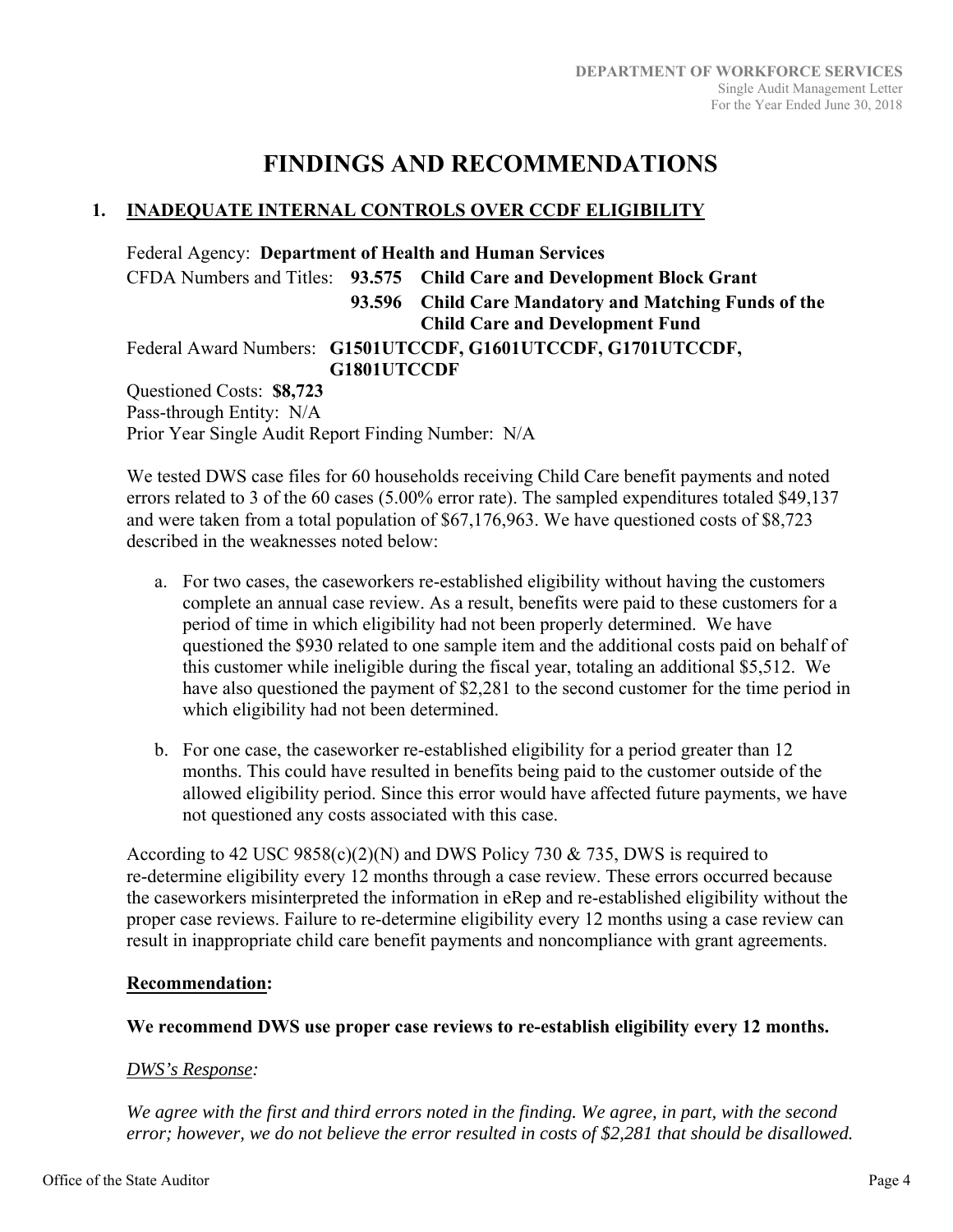*The Department recognizes a procedural error occurred with the second case referenced in the findings of section 1(a) because the Department effectively shortened the original 12-month child care review period. However, the Department did, in fact, complete a case review for all programs using an acceptable form in accordance with DWS policy and re-established a new child care review period. The subsidy was re-determined using current income at the time the case review was completed and the new review period was set. The child care need was addressed based on current employment hours. The customer was using the same provider. The customer was eligible for the child care payments, and therefore, the money expended for child care on their behalf was appropriate.* 

## *Corrective Action Plan:*

*In September 2018, the Department met with all eligibility supervisors that support the child care program to review policy requirements and a new procedure. The new procedure instructs staff on how to deal with cases in the system when changes are reported within the 12-month review period. Program staff will also be attending child care staff meetings in October 2018 to discuss policy and the new procedure to ensure staff are aware of the requirements.* 

*Additionally, the Department has worked with the Department of Technology Services to implement a system lock-in for the review period of child care cases. This will help support the 12-month review requirement by not allowing the system to change a review period when action is taken on a case. Lock-in review periods will be in place effective October 13, 2018.* 

*Contact Person: Tilila Taulanga, Program Specialist, 801-833-2007 Anticipated Correction Date: October 31, 2018*

# **2. INADEQUATE INTERNAL CONTROLS OVER TANF CHILD SUPPORT NON-COOPERATION**

Federal Agency: **Department of Health and Human Services**  CFDA Numbers and Titles: **93.558 Temporary Assistance for Needy Families (TANF) 93.714 ARRA – Emergency Contingency Fund for TANF State Program**  Federal Award Numbers: **1502UTTANF, 1601UTTANF, 1701UTTANF, 1801UTTANF**  Questioned Costs: **\$3,980**

Pass-through Entity: N/A Prior Year Single Audit Report Finding Number: N/A

We reviewed 60 cases of child support non-cooperation notices and noted 2 cases (3.33% error rate) where DWS did not appropriately reduce or deny benefits. Federal requirements (42 USC 608(a)(2)) and DWS policy (Policy WDD 825-2G) dictate termination of benefits for noncooperating recipients within 60 days of notice from the Office of Recovery Services (ORS). Inadequate communication of ORS notifications between DWS divisions that oversee case reviews caused these errors to occur. Inadequate communication regarding child support noncooperation may allow continuation of federal support to customers to whom support should be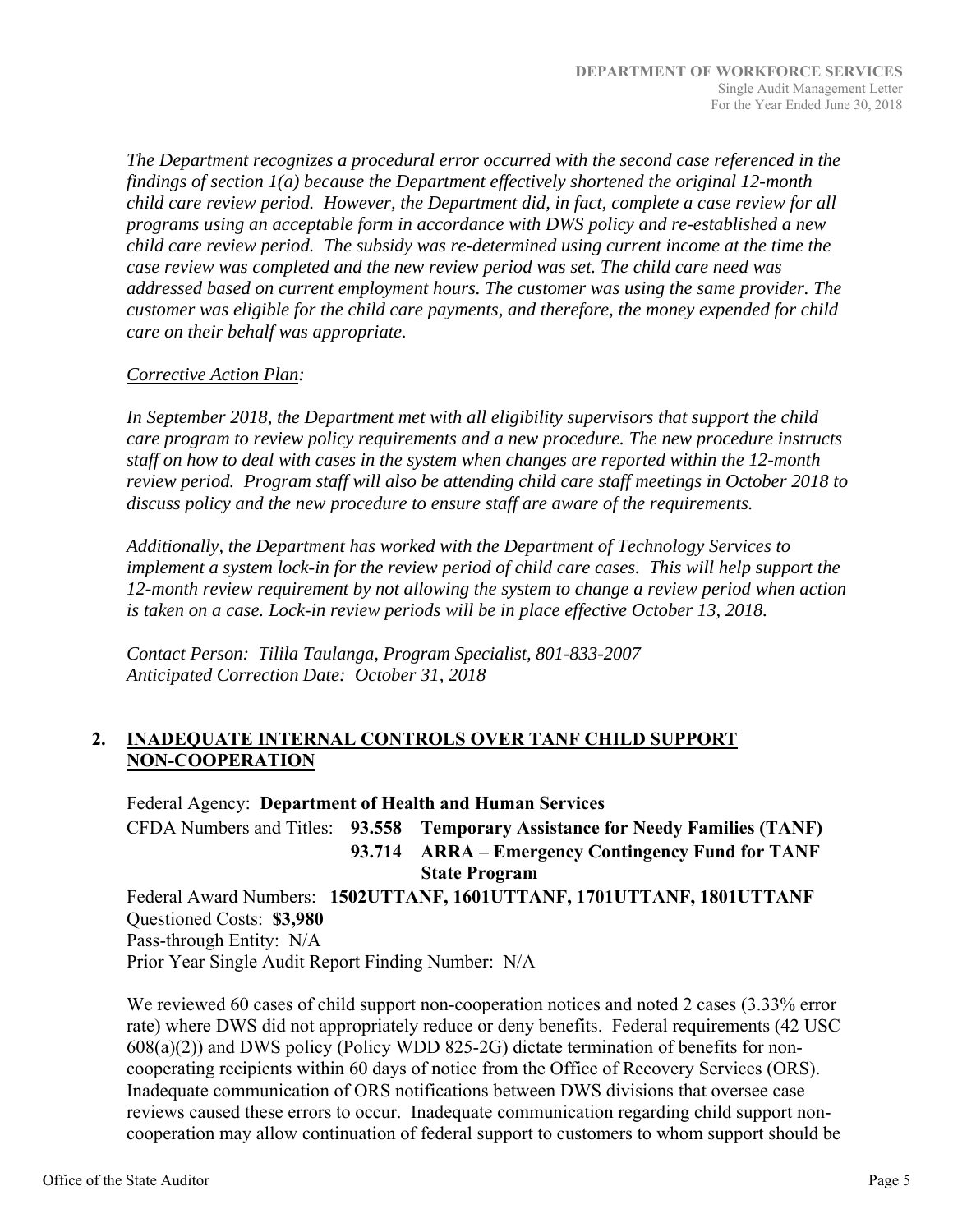reduced or denied. We have questioned the payments related to the cases where benefits should have been reduced or denied, totaling \$3,980.

#### **Recommendation:**

**We recommend DWS improve communication of ORS notifications between divisions to ensure timely reduction or termination of benefits for child support non-cooperation.** 

#### *DWS's Response:*

*We agree with the finding and recommendation.* 

#### *Corrective Action Plan:*

*DWS will work with ORS to identify a solution to this data sharing inadequacy to ensure that DWS receives timely communication of ORS no-cooperation so that appropriate action can be taken on cases timely.* 

*Contact Person: Sisifo Taatiti, Assistant Director, Program and Training, 801-526-4370 Anticipated Correction Date: May 31, 2019*

# **3. INADEQUATE INTERNAL CONTROLS OVER REPORTING**

Federal Agency: **Department of Health and Human Services**  CFDA Numbers and Titles: **93.558 Temporary Assistance for Needy Families (TANF) 93.714 ARRA – Emergency Contingency Fund for TANF State Program**  Federal Award Numbers: **1502UTTANF, 1601UTTANF, 1701UTTANF, 1801UTTANF**  Questioned Costs: **\$0** Pass-through Entity: N/A Prior Year Single Audit Report Finding Number: N/A

We reviewed the ACF 199 and 209 quarterly performance reports and the ACF 204 annual special report submitted by DWS during fiscal year 2018 and noted the following:

- DWS relied on the Federal Government's review of the ACF 199/209 reports rather than designing and implementing an adequate internal control over the reports' preparation.
- Line 8, "total number of families served," on the ACF 204 annual report did not agree to supporting documentation and was overstated by 1,026,000 families due to a clerical error. This error was not detected during the review process.

Federal regulations (2 CFR 200.303) require non-federal entities to "establish and maintain effective internal control…that provides reasonable assurance that the non-federal entity is managing [the program] in compliance with...terms and conditions of the federal award."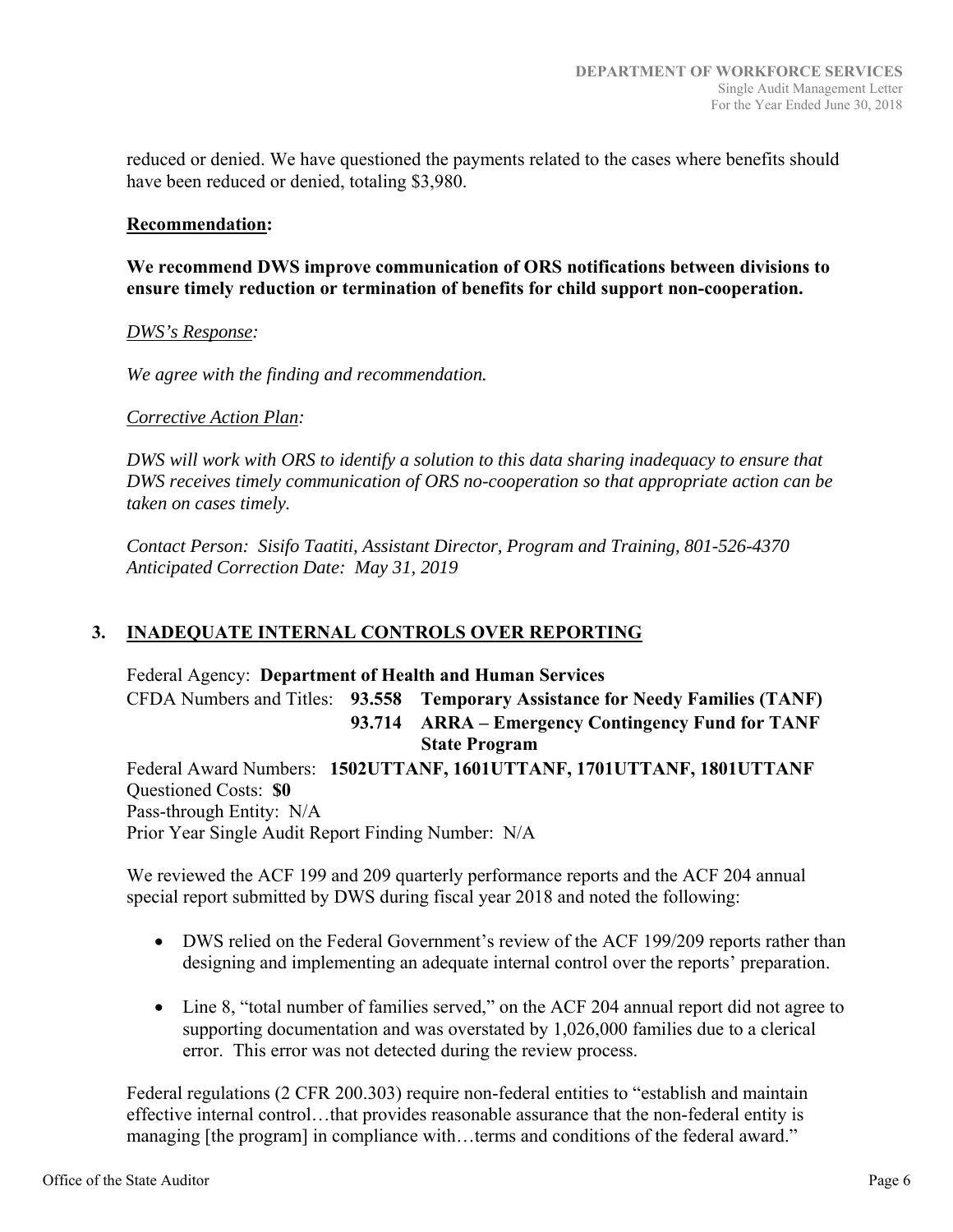Internal review of performance and special reports, including key line items with direct and material effect on federal programs, should occur prior to submission and should identify incomplete, inaccurate, and inconsistent information and should ensure reported information agrees to supporting documentation. Failure to establish controls and appropriately review the performance and special reports prior to submission can result in incomplete, inaccurate, and inconsistent data being reported and relied upon for other key grant metrics.

#### **Recommendation:**

**We recommend DWS establish appropriate controls over reports that: 1) are internal to DWS, and 2) ensure that key information is complete, accurate, consistent, and agrees to supporting documentation.** 

#### *DWS's Response:*

*We agree with the finding and recommendation.* 

#### *Corrective Action Plan:*

*A procedure will be created to establish internal controls prior to completion of reporting.* 

*Contact Person: Sisifo Taatiti, Assistant Director, Program and Training, 801-526-4370 Anticipated Correction Date: December 31, 2018*

# **4. COST ALLOCATION IMPLEMENTATION ERRORS**

Federal Agency: **Various**  CFDA Numbers and Titles: **Various**  Federal Award Numbers: **Various**  Questioned Costs: N/A Pass-through Entity: N/A Prior Year Single Audit Report Finding Number: N/A

The following errors occurred as part of cost allocation plan implementation at DWS:

- Of 25 non-payroll allocated costs sampled, 3 costs totaling \$278 were inaccurately included in DWS's cost allocation pools and should have been charged to the program as direct costs. DWS's approved cost allocation plan indicates that, to the maximum extent feasible, DWS will direct charge program costs. The inappropriate inclusion of direct costs in the cost allocation pools occurred because DWS staff did not appropriately code these transactions in the general ledger and the transaction-level review did not detect the error.
- DWS inaccurately calculated random moment time strike (RMTS) distribution percentages used to allocate costs because it excluded the strikes for general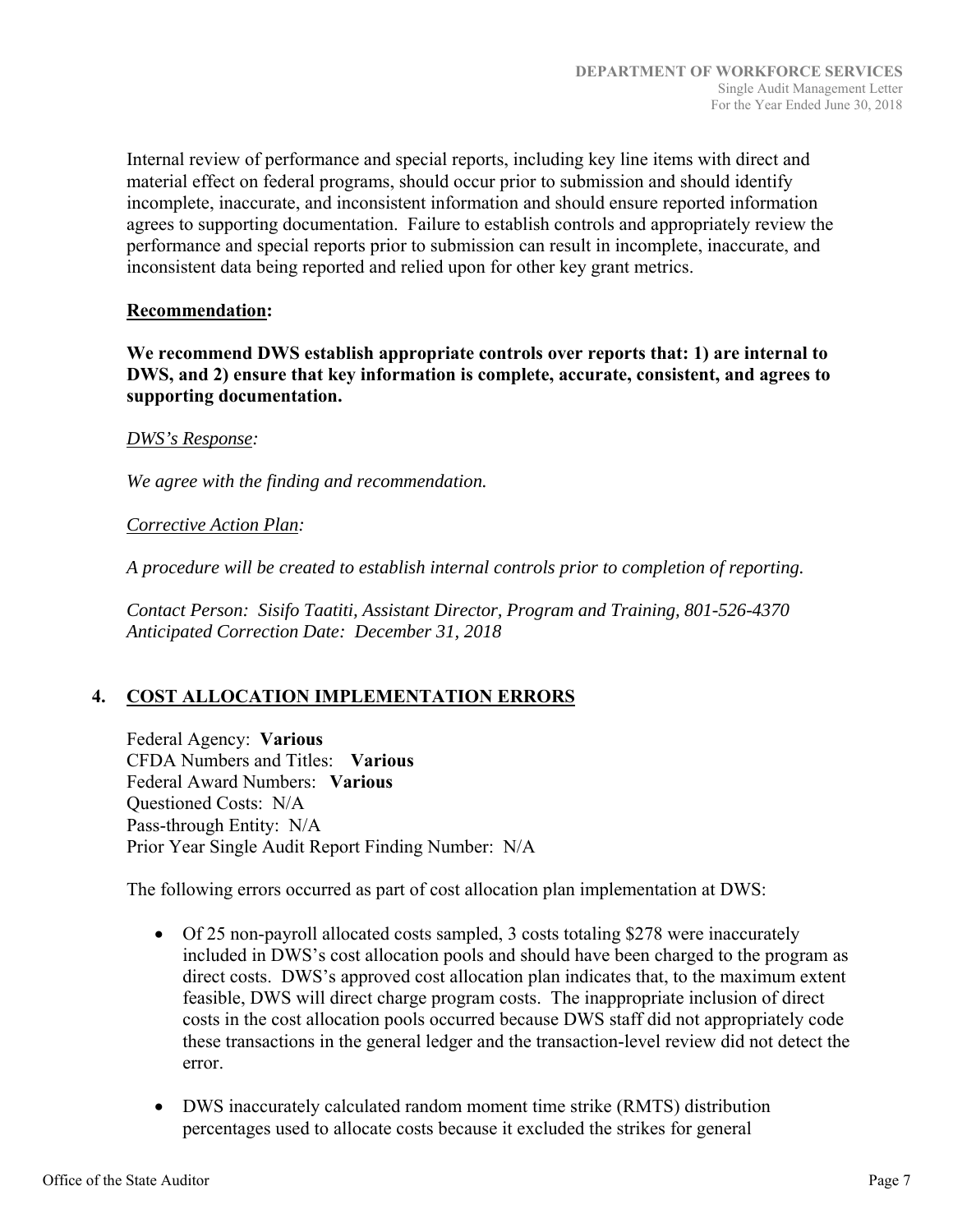administrative and multi-program support (approximately 3 percent of time strikes). This resulted in a misallocation of \$1,154 of the \$40,309,070 in allocated costs for our sampled quarter. According to DWS's cost allocation plan, the strikes for general administrative and multi-program support should be included in the allocation of strikes to determine appropriate distribution percentages. DWS has not established an internal control to review the calculations prior to allocation. We did not question any costs since they were appropriate costs, although misallocated.

These errors resulted in 1) an 0.85% sample error rate for non-payroll costs, which projected to \$406,929 of inappropriately charged direct costs, and 2) a projected misallocation of \$4,616 of the \$161,236,279 of allocable costs for the fiscal year. Ineffective or inadequate internal controls over these elements of DWS's cost allocation plan could result in inappropriate costs being charged to federal programs.

#### **Recommendations:**

**We recommend DWS establish effective internal controls to ensure:** 

- **Direct costs are appropriately charged to federal programs.**
- **RMTS distributions include all appropriate strikes, including those for general administrative and multi-program support.**

#### *DWS's Response:*

*We agree with the finding and recommendation.* 

#### *Corrective Action Plan:*

*The Department of Workforce Services has an established system of internal controls to ensure that costs are appropriately recorded directly to federal or state programs or to allocation pools and to ensure that pooled costs are allocated to benefiting programs in accordance with the methodologies delineated in the department's federally-approved Public Assistance Cost Allocation Plan (PACAP). It appears that the established internal controls that should have prevented or detected the errors cited by the auditors did not function as designed. The department will strengthen the existing internal controls to ensure that costs are appropriately recorded directly to federal or state programs or to allocation pools and to ensure that pooled costs are allocated in accordance with the PACAP.* 

*Contact Person: Nathan Harrison, Finance Director, 801-526-9402 Anticipated Correction Date: December 31, 2018*